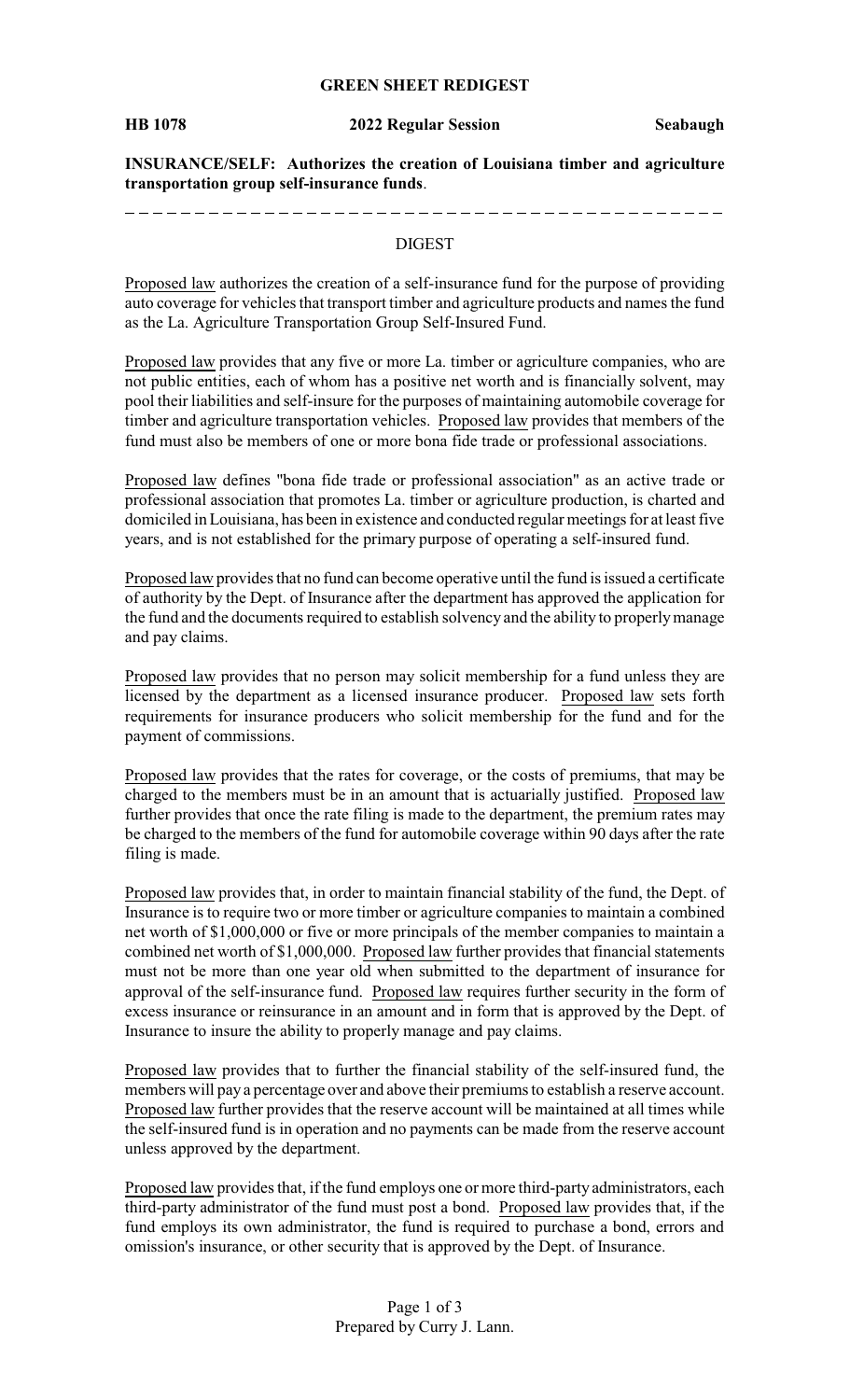Proposed law provides that a self-insurer's fund must obtain a minimum of \$750,000 in premiums in the fund for the first year and \$2,000,000 in premiums for each year thereafter.

Proposed law provides for agreements to pool liabilities to be set forth in the indemnity agreement or other instruments. Proposed law provides for annual premium audits to be conducted by an independent audit firm that is approved by the department.

Proposed law provides for proper audits by the fund in a form that is acceptable to the department. Proposed law does not prohibit the legislative auditor from also reviewing the records and conducting an audit of the fund.

Proposed law provides that each member must sign mutual indemnity agreements to cover the risk of liability covered by the fund and copies of the agreements will be presented to the Dept. of Insurance when the application is made for approval of the fund. Proposed law provides that proof of advanced payments to the fund of at least 25% of each member's first year estimated annual earned premiums must be provided with the application.

Proposed law provides that monies deposited into the fund may be invested in certain interest-bearing or interest-accruing investments and in certain bonds and securities that are publically traded or have a certain minimum rating with Moody's, Standard and Poor's, or Fitch.

Proposed law further provides that the department may impose fines and penalties for failure to comply with requirements to operate the fund as required by proposed law. Proposed law further provides that the department may revoke the authority to operate the fund or issue cease and desist orders if the requirements of proposed law are not maintained by the fund and its members.

Proposed law provides for standards to which self-insurers must adhere and provides for authority for the department to take action when a self-insurer is in hazardous financial condition.

Proposed law provides that any administrative hearing that is necessary to resolve a dispute related to the regulation of the fund is to be conducted by the division of administrative law in accordance with present law.

Proposed law provides that, if the fund becomes insolvent, the Dept. of Insurance will require the fund to submit a plan to take necessary action to restore solvency and the plan must be approved by the department. Proposed law provides that, if the fund cannot be restored, the Dept. of Insurance is authorized by proposed law to execute delinquency proceedings and place the fund into confidential administrative supervision, conservation, rehabilitation, or liquidation. Proposed law further provides that the 19th Judicial District Court has exclusive jurisdiction to hear any delinquency proceeding instituted by the department for the failure of a fund to comply with the approved corrective action plan and the court may issue an injunction to restrain the fund and its officers, agents, directors, or employees from transacting any insurance business or disposing of property until further action by the court.

Proposed law provides that an examination of the fund is to be made by the department at least every five years. Proposed law provides that the examiners are to be appointed by the department, who is to instruct them on the scope of the examination in order to determine if the fund is operating in compliance with proposed law, and the examiners expenses are to be paid by the fund.

Proposed law provides that the department may employ investigators to investigate complaints received against a fund that is approved to operate under proposed law or against any unauthorized group self-insurance fund that is reported to be operating in this state.

Proposed law provides that a fund wishing to dissolve may apply to the department. Proposed law further provides the requirements for the dissolution of the fund, including the requirements for payment of future claims and the methods to secure future obligations of the fund.